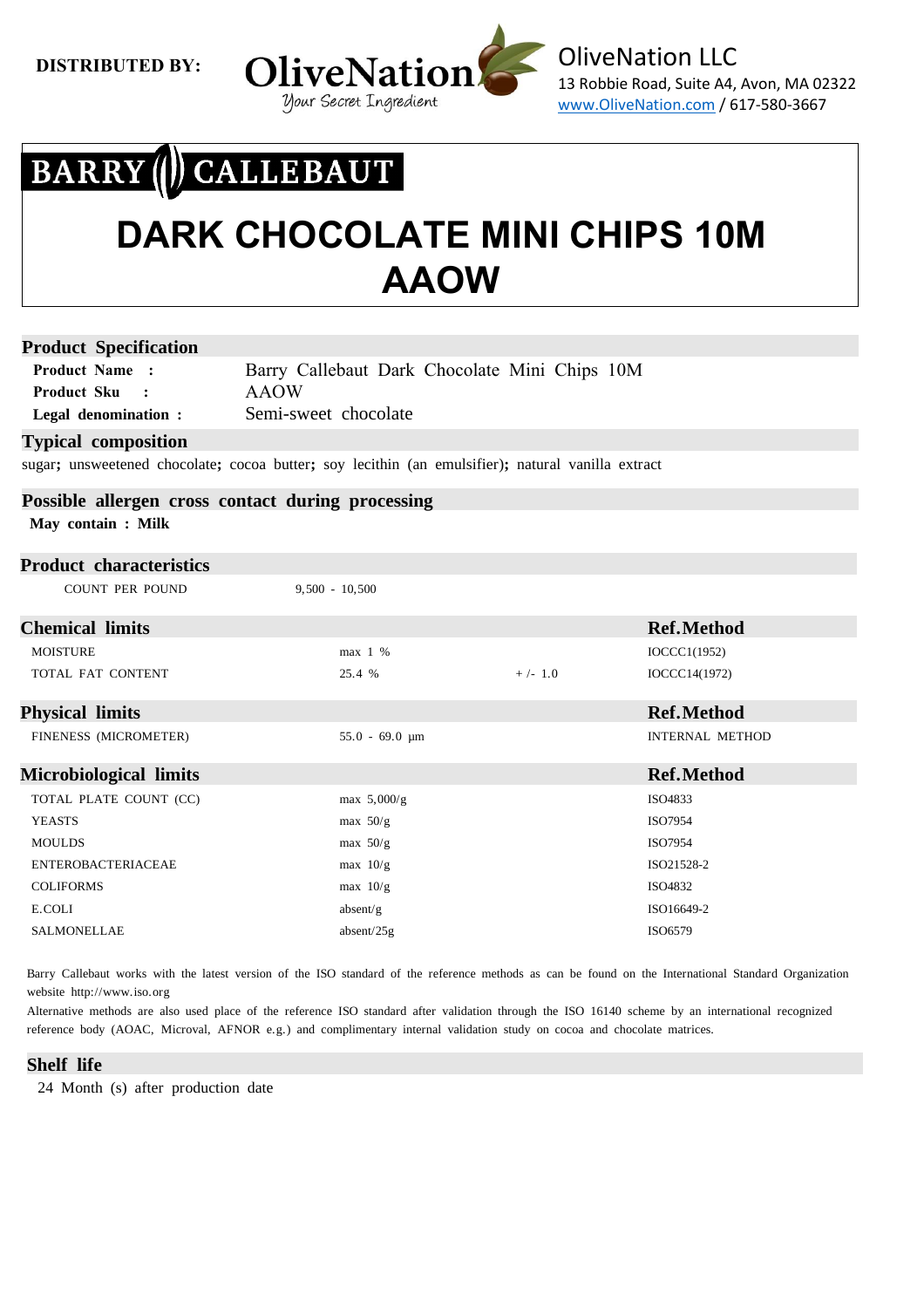

# BARRY ( CALLEBAUT

### **DARK CHOCOLATE MINI CHIPS 10M AAOW**

#### **Nutritional data for 100g (by calculation based on literature data)**

| <b>ENERGY VALUE</b>             | 456 kcal        | VITAMIN B5<br>PANTOIC ACID     | $0.335$ mg     |
|---------------------------------|-----------------|--------------------------------|----------------|
| <b>ENERGY VALUE</b>             | 1,907 kJ        | VITAMIN B5 (DV)                | 3.4 %          |
| <b>CALORIES FROM FAT</b>        | 219 kcal        | VITAMIN B6<br><b>PYRIDOXIN</b> | $0.042$ mg     |
| <b>TOTAL PROTEIN</b>            | 5.0 g           | VITAMIN B6 (DV)                | 2.1 %          |
| PROTEIN (DV)                    | 10.1 %          | VITAMIN B12 CYANO-COBALAMINE   | $0.000 \mu g$  |
| <b>MILK PROTEIN</b>             | 0.0 g           | VITAMIN B12 (DV)               | 0.0 %          |
| TOTAL CARBOHYDRATES             | $67.1\text{ g}$ | VITAMIN D<br>CALCIFEROL        | $0.153 \mu g$  |
| TOTAL CARBOHYDRATES (DV)        | 22.4 %          | VITAMIN D (DV)                 | 1.5 %          |
| SUGARS (MONO+ DISACCHARIDES)    | 54.2 $g$        | VITAMIN D<br>(IU)              | 6              |
| <b>POLYOLS</b>                  | 0.0 g           | VITAMIN E<br>ALPHA-TOCOPHEROL  | $1.472$ mg     |
| <b>POLYDEXTROSE</b>             | 0.00 g          | VITAMIN E (DV)                 | 4.9 %          |
| <b>STARCH</b>                   | 2.0 g           | VITAMIN E<br>(IU)              | $\overline{2}$ |
| TOTAL FAT                       | 26.0 g          | VITAMIN H<br><b>BIOTIN</b>     | $0.000$ mg     |
| TOTAL FAT (DV)                  | 40.0 %          | VITAMIN H (DV)                 | 0.0 %          |
| SATURATED#FATTY#ACID            | 15.5 g          | VITAMIN M<br>FOLIC ACID        | $0.512 \mu g$  |
| SATURATED#FATTY#ACID (DV)       | 77.7 %          | VITAMIN M (DV)                 | 0.1 %          |
| #MONO#UNSATURATED#FATTY#ACID    | 8.7 g           | SODIUM                         | $0.2$ mg       |
| #POLY UNSATURATED#FATTY#ACID    | $0.6\text{ g}$  | SODIUM (DV)                    | 0.0 %          |
| TRANS FATTY ACID (TFA) TOTAL    | 0.0 g           | VITAMIN C<br>L-ASCORBIC ACID   | $0.000$ mg     |
| CHOLESTEROL                     | $0.0$ mg        | VITAMIN C (DV)                 | 0.0 %          |
| CHOLESTEROL (DV)                | 0.0 %           | <b>PHOSPHORUS</b>              | $155.3$ mg     |
| ORGANIC ACIDS                   | $0.63$ g        | PHOSPHORUS (DV)                | 19.4 %         |
| <b>DIETARY FIBRE</b>            | 7.9 g           | <b>CALCIUM</b>                 | 38.1 mg        |
| DIETARY FIBRE (DV)              | 31.5 %          | CALCIUM (DV)                   | 3.8 %          |
| TOTAL ALKALOIDS                 | $0.51$ g        | <b>IRON</b>                    | 8.54 mg        |
| <b>ALCOHOL</b>                  | 0.00 g          | IRON (DV)                      | 47.5 %         |
| POLY HYDROXYPHENOLS             | $1.26$ g        | <b>MAGNESIUM</b>               | $125.9$ mg     |
| VITAMIN A<br><b>RETINOL</b>     | $1.398 \mu g$   | MAGNESIUM (DV)                 | 31.5 %         |
| VITAMIN A (DV)                  | 0.1 %           | ZINC                           | $1.68$ mg      |
| VITAMIN A<br>(IU)               | 5               | ZINC (DV)                      | 11.2 %         |
| PROVITAMIN A BETA-CAROTENE      | $0.000 \mu g$   | <b>IODINE</b>                  | $0.00 \mu$ g   |
| VITAMIN B1<br><b>THIAMIN</b>    | $0.168$ mg      | IODINE (DV)                    | 0.0 %          |
| VITAMIN B1 (DV)                 | 11.2 %          | <b>CHLORIDE</b>                | $0.81$ mg      |
| VITAMIN B2<br><b>RIBOFLAVIN</b> | $0.042$ mg      | <b>POTASSIUM</b>               | 437.2 mg       |
| VITAMIN B2 (DV)                 | 2.5 %           | POTASSIUM (DV)                 | 12.5 %         |
| VITAMIN B3/PP NIACIN/NICOTIN    | $2.306$ mg      | <b>ASH CONTENT</b>             | 1.17 g         |
| VITAMIN B3 (DV)                 | 11.5 %          |                                |                |